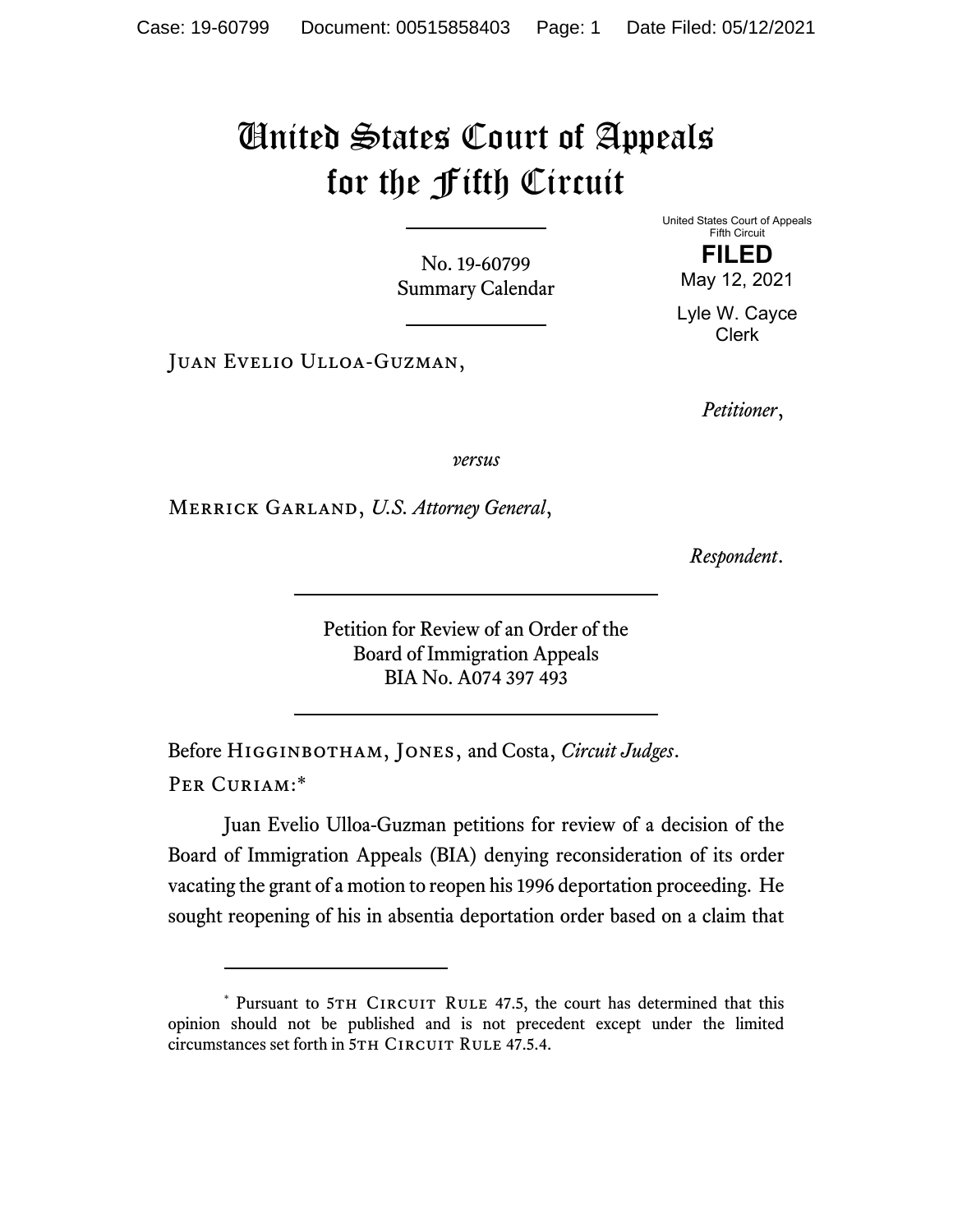## No. 19-60799

he did not receive notice of the hearing due to an error in his listed address. We review the denial of a motion to reopen or reconsider under a highly deferential abuse-of-discretion standard. *Lowe v. Sessions*, 872 F.3d 713, 715 (5th Cir. 2017). The BIA only abuses its discretion when its decision is "capricious, racially invidious, utterly without foundation in the evidence, or otherwise so irrational that it is arbitrary rather than the result of any perceptible rational approach." *Id.* (internal quotation marks and citation omitted).

In his petition for review, Ulloa-Guzman first argues that the BIA erred in concluding that the immigration judge lacked jurisdiction to grant his motion to reopen due to the reinstatement bar of 8 U.S.C. § 1231(a)(5). Because the BIA found in the alternative that Ulloa-Guzman was not entitled to reopening based on his failure to correct the address listed on the order to show cause, we decline to address this issue.

Ulloa-Guzman also argues that the BIA abused its discretion by denying reconsideration based on its determination that he had an obligation to correct the address shown on his order to show cause, which had been personally served on him. In *Mauricio-Benitez v. Sessions*, 908 F.3d 144, 148 (5th Cir. 2018), we rejected the argument that an alien is required only to alert the immigration court of a change in his address. Regardless of the source of the error in his listed address, we held that the alien – who had notice of the error upon receipt of his notice to appear – was obligated to correct the error and that the failure to receive notice of the hearing in such circumstances was not grounds to reopen or to rescind an in absentia removal order. *Id.* at 148-49. Because Ulloa-Guzman also had notice of the error in his listed address, but he failed to take any steps to correct it, his failure to receive notice of his deportation hearing is not grounds to reopen or rescind his in absentia removal hearing. Therefore, he has not shown that the